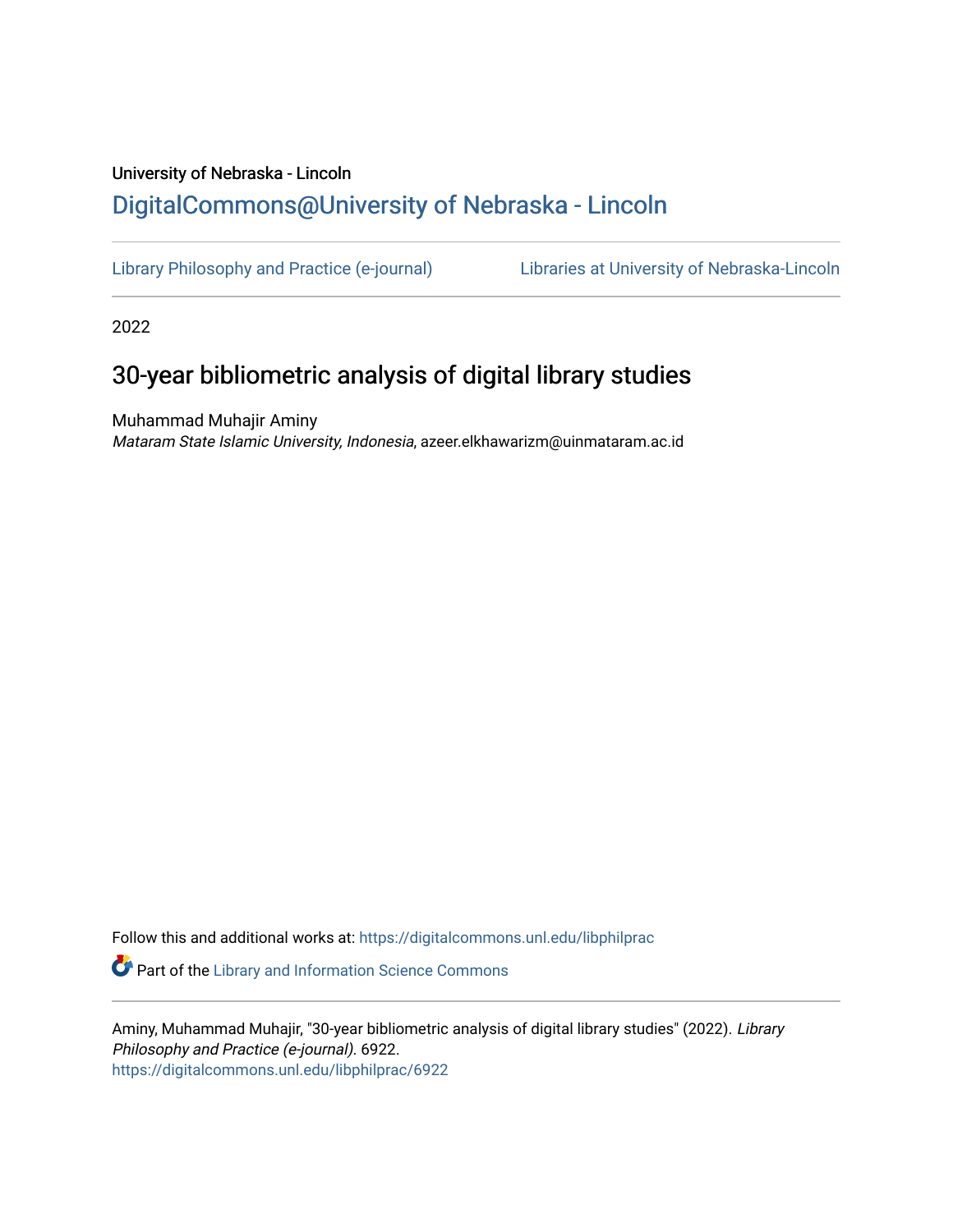## **30-year bibliometric analysis of digital library studies**

#### **Muhammad Muhajir Aminy**

Mataram State Islamic University, Indonesia Corresponding email: [azeer.elkhawarizm@uinmataram.ac.id](mailto:azeer.elkhawarizm@uinmataram.ac.id)

#### **ABSTRACT**

The purpose of this study is to analyse and map the metadata and keywords associated with existing research publications in digital library studies during the last 30 years. This is a quantitative descriptive study that employs bibliometric analysis approaches namely co-authorship analysis, citation analysis, and text data mapping with a help of VOSviewer computer application. The dimensions.ai, an international article indexing service, was used as the source to collect samples in this study. A total of 1,185 documents discussing digital library studies were analysed during 1991 – 2021.

The analysis discovered that Edward A. Fox is the most prolific author in the field of digital library studies, the University of Strathclyde is the most productive university, and the United States is the most prolific country. This study also found that an article entitled "Automatic recognition of multi-word terms: the c-value/ nc-value method" is the most cited article within the dataset with 390 citations, and the most productive journal publishing cited articles is d-lib magazine with 201 published documents. In addition, several interesting terms like "academic library", "university library", "challenge", "problem", "india", "digital resources", and "evaluation" appeared to be the most discussed keywords within all publications.

Academics and librarians from many countries have spent years researching digital libraries. This work demonstrated the importance of digital libraries for all countries, particularly when it comes to providing students and ordinary readers with access to e-books and other digital materials.

**Keywords:** *bibliometric analysis, citation analysis, co-authorship analysis, digital library, digital resources, text data mapping, university library*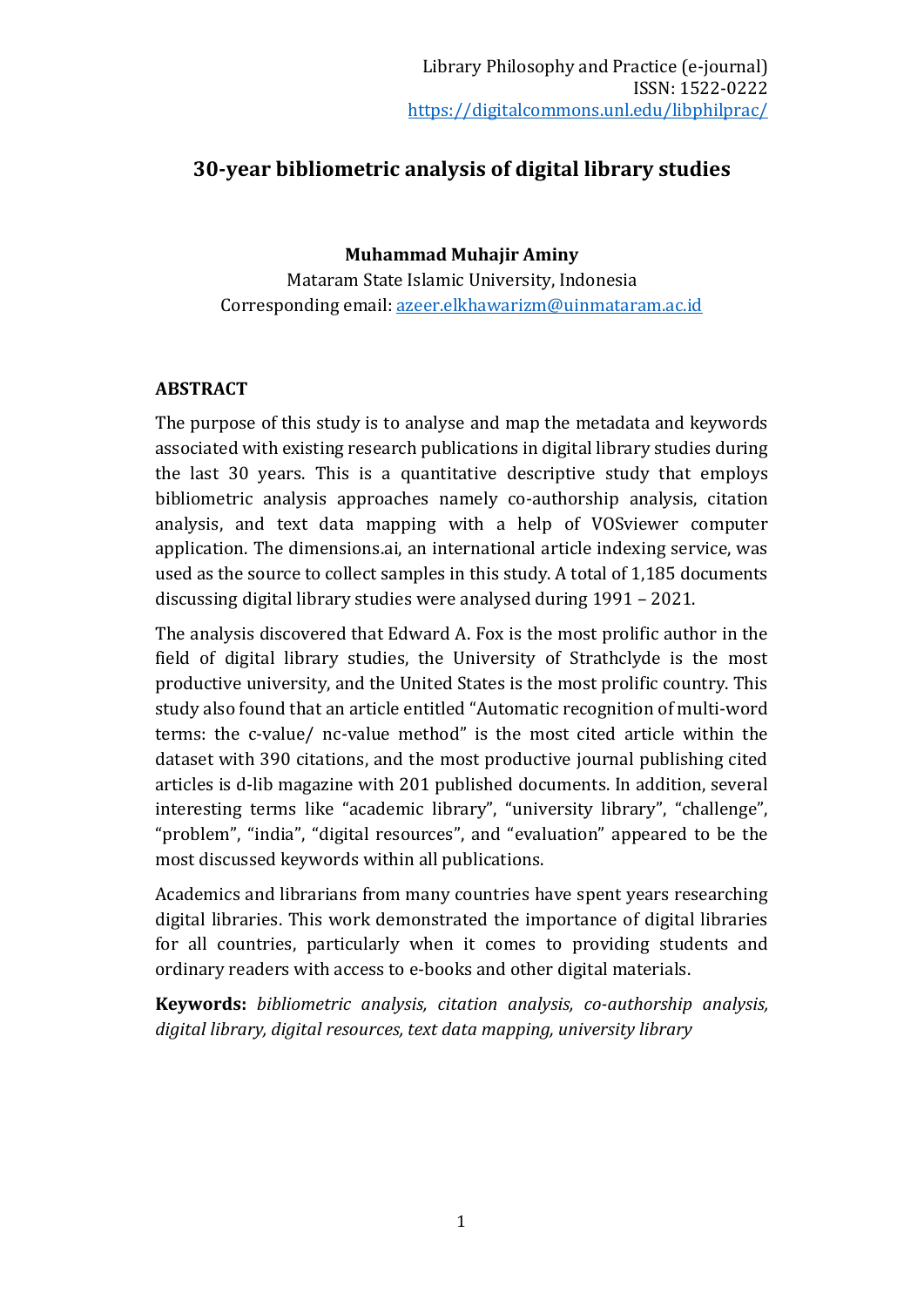#### **INTRODUCTION**

The use of the term "digital library" is very broad. A digital library can be defined as an assemblage of digital computing, storage, and communication hardware and software that replicates, emulates, and extends the services provided by traditional libraries that rely on paper and other material means of collecting, storing, cataloguing, finding, and disseminating information (Gladney et al., 1994). In other definition, A digital library is a collection of organized digital material. They combine the organization and collection of data that libraries and archives have always done with the diptal representation made feasible by computers (Lesk, 1997).

Dimensions.ai is a database of linked data that provides a more detailed picture of the research life cycle than prior systems (Herzog et al., 2019). Dimensions now has 9 million datasets and 121 million articles, indicating the database's comprehensiveness as a repository for research and publishing material.

Dimensions.ai reports that research on digital library studies does not exceed 100 publications per year. The year with the fewest publications in this subject is 1993 with only one document, while the year with the most, as noted by this indexing site, is 2005 with 85 published papers.

This study was conducted to investigate bibliometric data of published articles in digital library studies indexed in dimensions.ai during the period of 1991 to 2021. It may help researchers to find out the discussion among published papers in this field during the last 30 years.

### **LITERATURE REVIEW**

Numerous studies have been undertaken to identify and map the metadata of research papers throughout a certain time period utilizing bibliometric analysis techniques. Handoko (2020) discovered that halal tourism has been a current focus in recent years, and it is a potential area for future studies.

Aminy et al. (2021a) conducted a study to analyse metadata from publications deposited to university's institutional repository in Indonesia during the pandemic period. They found that education and COVID-19 is two terms which have been the most occurring words within all observed items.

In his other article, Aminy et al. (2021b) discovered that the theme of Islamic banking is the most discussed Islamic economic research subject within all papers indexed in SINTA, the official Indonesian indexing website. Several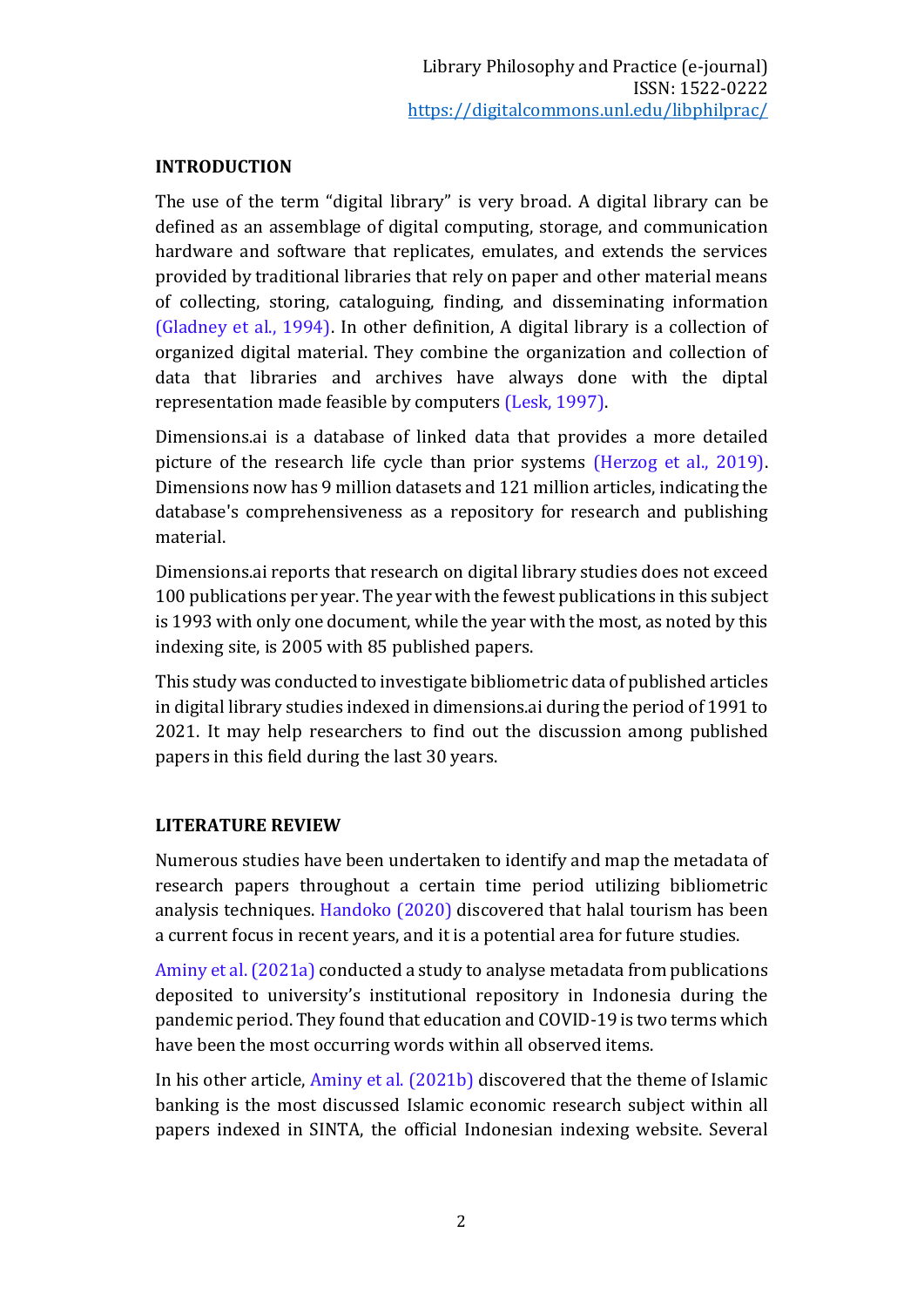general keywords of banking industry, such as: efficiency, profitability, liquidity, and Non-Performing Financing (NPF) appeared to be the most frequently occurring terms in this study. In addition, this study found that Al-Iqtishad: Jurnal Ilmu Ekonomi Syariah was the most prolific journal among others to produce cited articles, SINTA-Indexed Islamic economic papers in this context.

Citation analysis is a type of bibliometric analysis which has been carried out to analyse metadata of observed articles, specifically in terms of their cited literatures. Aminy et al. (2021c) conducted a study using this kind of analysis technique to seek the most cited author, article, journal, and institution within all Islamic economic papers indexed in dimensions.ai as indexing provider. In this study, the findings showed that Hafas Furqani was the most cited author, a paper entitled "Corporate social responsibility, waqf system, and zakat system as faith-based model for poverty reduction" was the most cited article, Jurnal Ekonomi Syariah (JES) was the most cited journal, and Airlangga University in Indonesia was the most cited institution.

Sithas and Surangi (2021) conducted research on 174 publications between 2010 and 2020 on ethnic minority business. Citation analysis was used to examine research publications in order to identify and categorize the primary areas of ethnic minority entrepreneurship on which the academic community is currently focusing and investigating.

Hota et al. (2020) used citation analysis, document co-citation analysis, and social network analysis to decipher the structure, or intellectual foundation, of social entrepreneurship research. They classify social entrepreneurship research into nine distinct groups that describe the field's conceptual structure. The findings provide a comprehensive view of social entrepreneurship by identifying significant publications and assessing scholarly communication between these works.

Saikia and Saikia (2020) examined 13,057 citations associated with 34 Doctoral theses in Chemistry submitted between 2015 and 2019 to Dibrugarh University, Assam for a PhD degree. According to the study's findings, more than three authors accounted for 44.93 percent of the total 10,446 journal citations and 22.83 percent by two authors.

#### **RESEARCH METHOD**

This study employs bibliometric analysis as the analysis technique with a help of one computer application namely VOSviewer. Bibliometric analysis benefits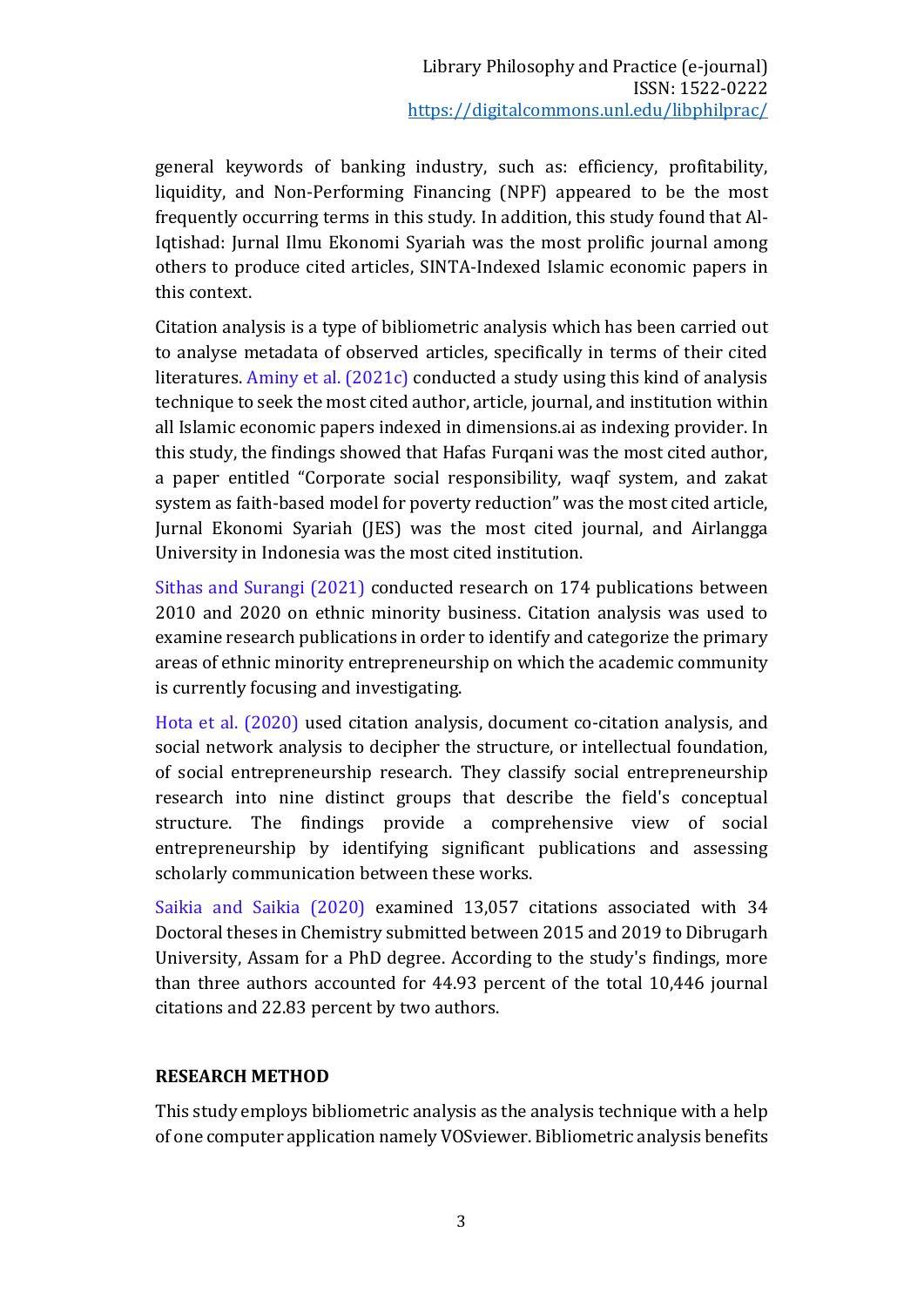the majority of research for a variety of reasons, including providing an overview of a subject area and analysing scholars (Bjork et al., 2014). Bibliometrics is a statistical technique used to quantitatively examine research publications on a certain subject using mathematical techniques (Chen et al., 2014). Recently developed bibliometric software enables scientists to examine journals visually in order to analyze and determine the best articles, authors, institutions, and nations (Saberi et al., 2019).

This kind of analysis is used with a purpose to map and identify the trend of all metadata (articles title, year of publications, authors name, articles' sources, authors' affiliations or institutions, and their countries of origin) within the observed papers. All documents were obtained from an indexing provider namely dimensions.ai with the following filters applied:

- a. Keyword within title and abstract is "digital library"
- b. Publication type is "article"
- c. Field of research is "Library and information studies"

By categorizing the articles based on these criteria, I found approximately 1,185 documents since 1991 – 2021 and used them as research samples in this study.

There were three type of analysis which will be used in this study, namely coauthorship analysis, citation analysis, and text data mapping. Co-authorship analysis is employed to analyse relatedness based on co-authored documents. Citation analysis is used to examine relatedness based on the numbers the documents cite each other. Text data mapping has a function to map and visualize the conversation and keywords used among all observed publications.

#### **RESULT AND DISCUSSION**

#### **Co-authorship analysis**

Co-authorship analysis is an analysis conducted based on the number of coauthored documents. There are three units in this kind of analysis, namely analysis on authors, organizations, and countries of articles authors.

Edward A. Fox, with 11 documents, is the most productive researcher among the 1,773 authors within the 1,187 papers included in this study. The following is a co-authorship map built using the VOSviewer tool with a minimum of five documents from a single author.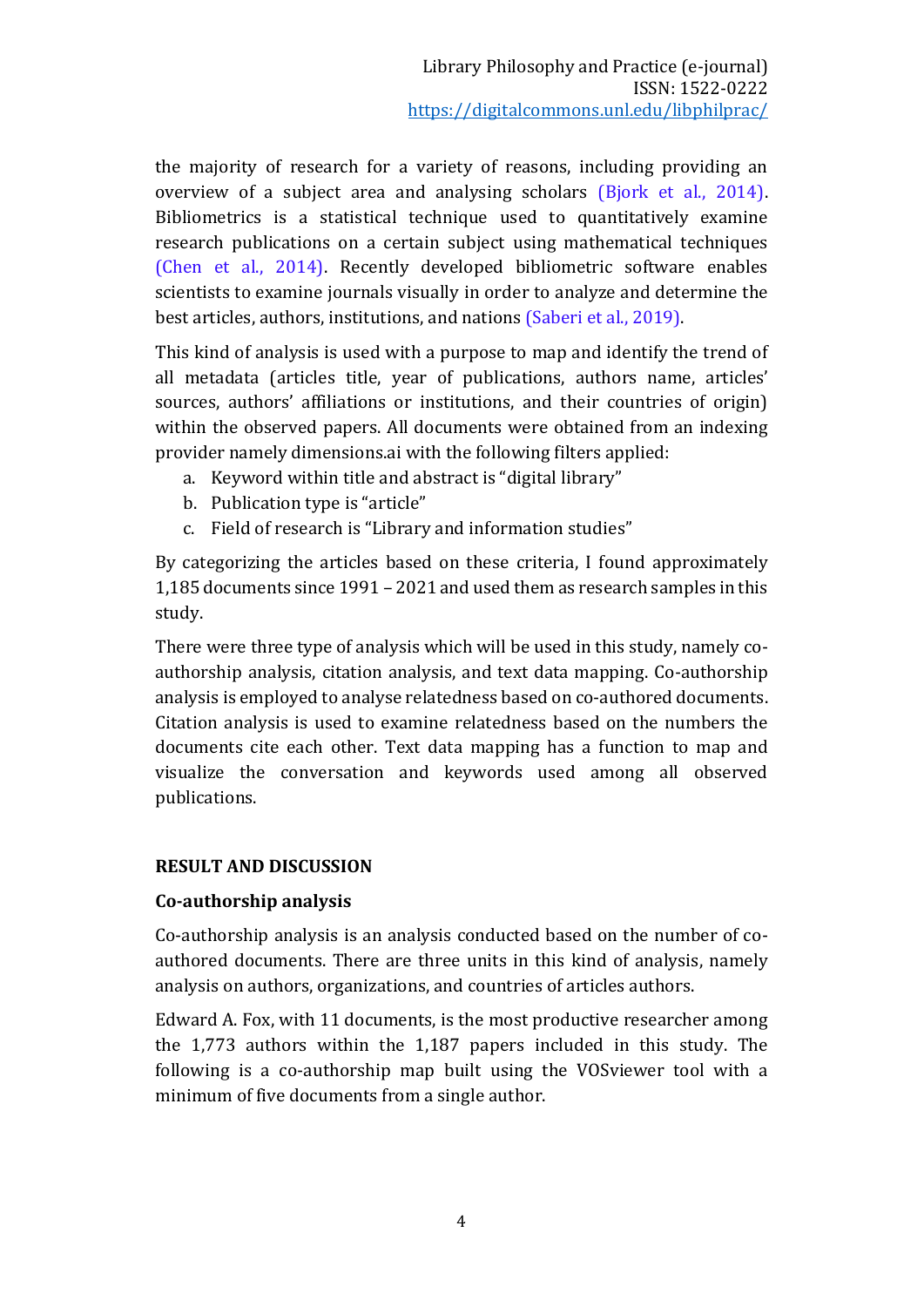

**Figure 1.** Co-authorship analysis map based on authors names source: processed data with VOSviewer (2022)

According to Figure 1 above, I discovered that there were several authors collaborating to produce an article. The first cluster of co-authorship was Michael L. Nelson, Johan Bollen, and Herbert Van de Sompel, followed by David Bainbridge and Ian H. Witten as the second, and Donatella Castelli and Edward A. Fox as the last.

With 20 documents, University of Strathcylde was the most popular institution among the writers' 434 organizations for publishing in digital library studies. At least five articles are co-authored by four institutions. Nanyang Technological University, Penn State University, Louisiana State University, and the University of North Carolina at Chapel Hill are among them. The following graphic presents the analysis of co-authorship map by author institutions.



**Figure 2.** Co-authorship analysis map based on author institutions source: processed data with VOSviewer (2022)

The United States was the most productive country in this analysis, with 251 papers published between 1991 and 2021, followed by the United Kingdom with 70 documents and China with 30 publications. Several countries are seen to be in collaboration to produce at least five documents, namely China, India, Malaysia, Pakistan, South Korea, Australia, Canada, Germany, United States, Greece, Itlay, Netherlands, New Zealand, United Kingdom, and Singapore. The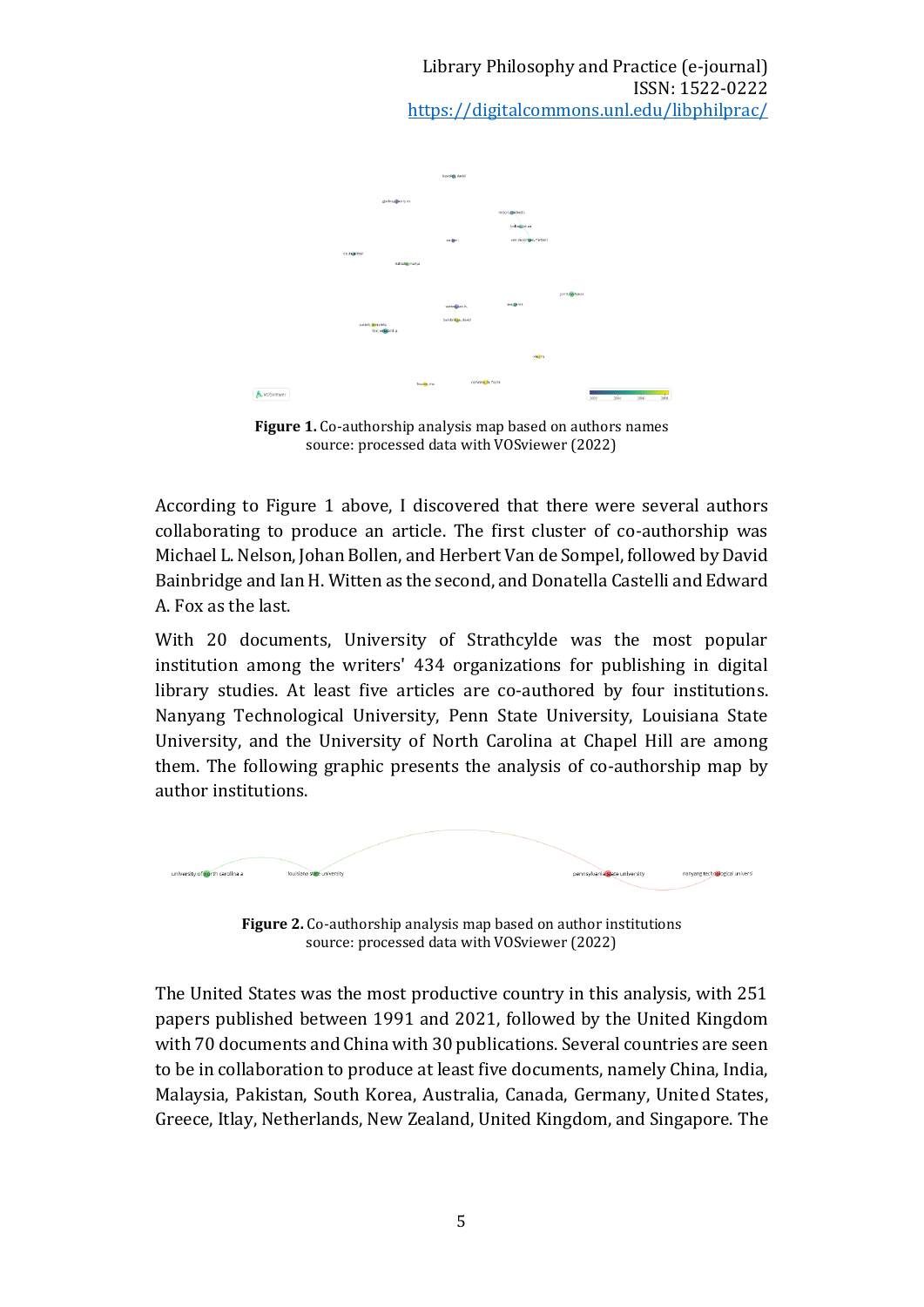following figure shows the map of co-authorship analysis based on author countries.



**Figure 3.** Co-authorship analysis map based on country of origin of the authors source: processed data with VOSviewer (2022)

### **Citation analysis**

The purpose of citation analysis in this study is to map and to rank metadata of publications based on the number they have been cited within the dataset. Metadata of documents that I used are articles title and the publishing journals.

Of 1,185 documents, three most cited articles are publications authored by Frantzi et al (2000) entitled "Automatic recognition of multi-word terms: the c-value/ nc-value method" with 390 citations, Bollen et al (2006) entitled "Journal status" with 293 citations, and the third is an article authored by Sidiropoulos et al (2007) entitled "Generalized hirsch h-index for disclosing latent facts in citation networks" with 251 citations. The following is the map of citation analysis based on the cited documents.



**Figure 4.** Citation analysis map based on cited documents source: processed data with VOSviewer (2022)

Articles in this study are published by journals owned by organizations or institutions throughout the world. The most productive journal publishing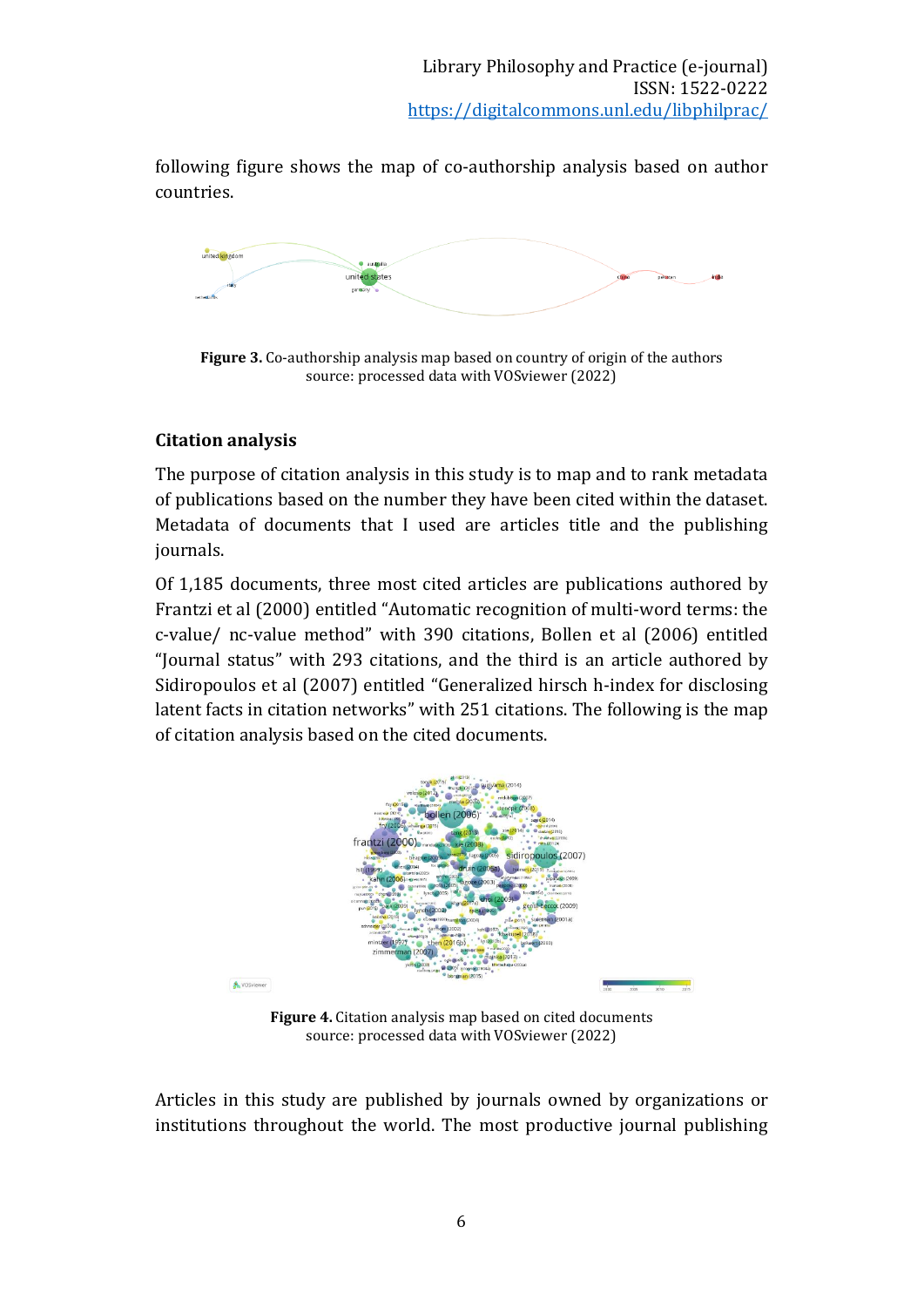cited articles in digital library studies within the dataset I have obtained is dlib magazine with 201 published documents. I also found that 33 journals within nine clusters are citing one another. Here is the figure presented this finding.



**Figure 5.** Citation analysis map based on cited journals source: processed data with VOSviewer (2022)

#### **Text data mapping**

Text data mapping is quite beneficial for comprehending the keywords discussed within the observed articles. Additionally, it assists researchers in identifying research gaps in a particular field based on existing literature.

Using VOSviewer applications, 34 keywords with a minimum of 50 cooccurrences across all observed publications are divided into four large clusters. This graphic displays the relationship between those terms in this study.



**Figure 6.** Text data mapping of digital library studies between 1991 – 2021 source: processed data with VOSviewer (2022)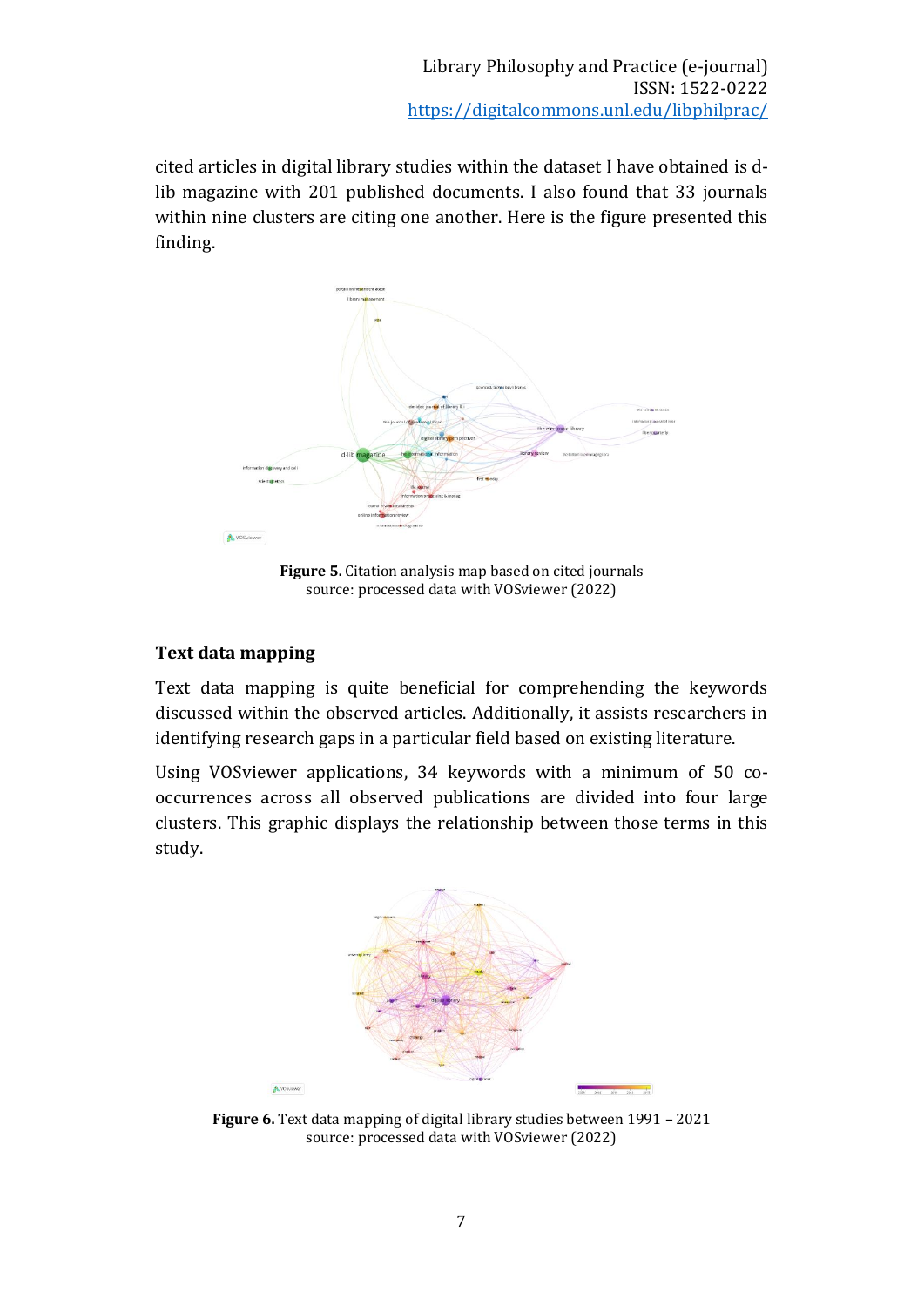Here are 34 keywords divided into four clusters:

- Cluster 1 : academic library, case study, challenge, collection, context, librarian, library, part, practice, project, role, service, university library
- Cluster 2 : article, author, digital libraries, india, journal, literature, number, researcher, review, study, year
- Cluster 3 : digital resources, internet, resources, student, use
- Cluster 4 : digital library, evaluation, problem, type, user

#### **Discussion**

Keyword "india" was the only country name appeared in the findings. It indicated that digital library most studied in this country. Since 1995 India has been researching digital libraries with Rajashekar (1997) conducting one of the early studies, providing an overview of Indian digital libraries. The article covers the numerous benefits of digital libraries and the challenges associated with their establishment.

The other keywords in this study were "academic library" and "university library". These two terms referred to the library which is placed and located inside a school or university. Kuh and Gonyea (2003) conducted study on the academic library's function in fostering student participation in the learning process. This study emphasized that the academic library is a significant predictor of students developing information literacy, and hence librarians at all universities should assist in creating possibilities for students by providing superior library services. The study discovered that students who utilize the library more regularly demonstrate a studious work ethic and participate in academically hard tasks that need higher-order thinking.

One interesting term in our findings was "digital resources". Digital resources usually contain both rich media assets (maps, video, photos, and simulations) and text. These digital resources may be placed in or outside of digital libraries and may have been created by individual scholars or other organizations (Harley et al., 2007).

As with other areas, digital library development has "challenges" and "problems." These two terms appeared within all publications for more than 50 co-occurrences. The very first challenge and problem is how to develop and apply new modelling concepts to be implemented in a digital library (Kibirige & DePalo, 2001).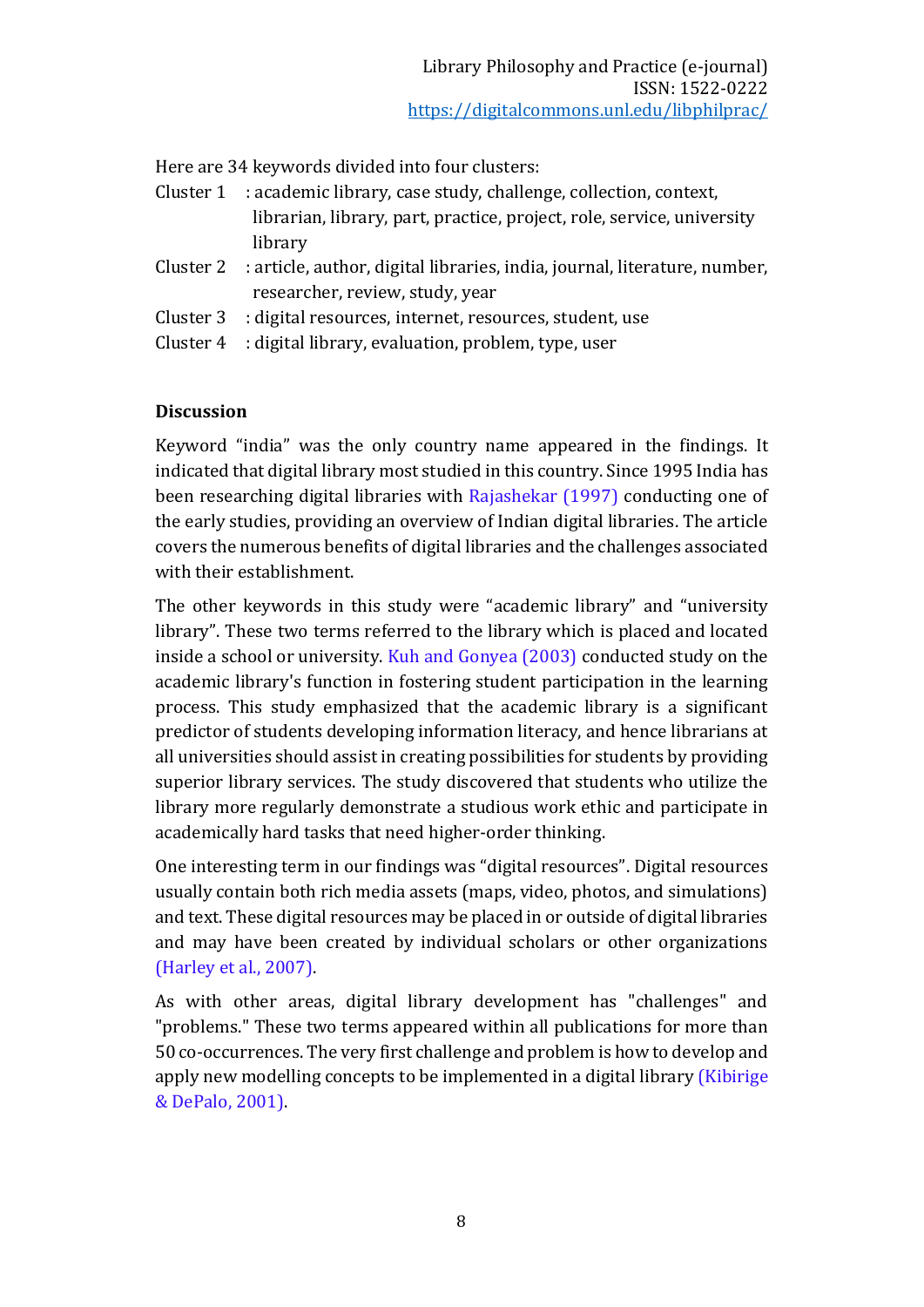One last interesting keyword in our research is "evaluation" which refers to digital library evaluation. Zhang (2010) conducted a study in regard to this issue by developing a holistic model. To develop this model, the author applied a three-stage research approach, namely exploration, confirmation, and verification. The study discovered that this model addresses two gaps in the domain of digital library: (a) the absence of a comprehensive and flexible framework for guiding and benchmarking evaluation, and (b) the uncertainty regarding the degree of divergence among heterogeneous digital library stakeholders, including general users.

#### **CONCLUSION**

This study was conducted with an observation period between 1991 to 2021. By conducting co-authorship analysis, I discovered that Edward A. Fox was the most prolific author in digital library research topic, University of Strathclyde was the most productive institution generating research in this field, and the United States was the most productive country. By conducting citation analysis, I found that a paper entitled "Automatic recognition of multi-word terms: the c-value/ nc-value method" was the most cited article, and d-lib magazine was the most productive journal publishing cited articles in digital library studies. By conducting text data mapping, I discovered 34 keywords with a minimum of 50 co-occurrences within the dataset divided into four big clusters.

Academics and librarians from many countries have spent years researching digital libraries. This work demonstrated the importance of digital libraries for all countries, particularly when it comes to providing students and ordinary readers with access to e-books and other digital materials.

As numerous publications discussed academic and university library, it is important to build a better digital library in a school or institution. The objective is to increase awareness of digital resources among users and other stakeholders who wish to use the library via laptops or cellphones.

#### **ACKNOWLEDGEMENT**

The author would like to thank all colleagues in Universitas Islam Negeri Mataram, particularly to all lecturers in the Faculty of Islamic Economics and Business. I hope this paper would motivate all lecturers in the faculty to write and publish their articles in a Scopus-indexed journal.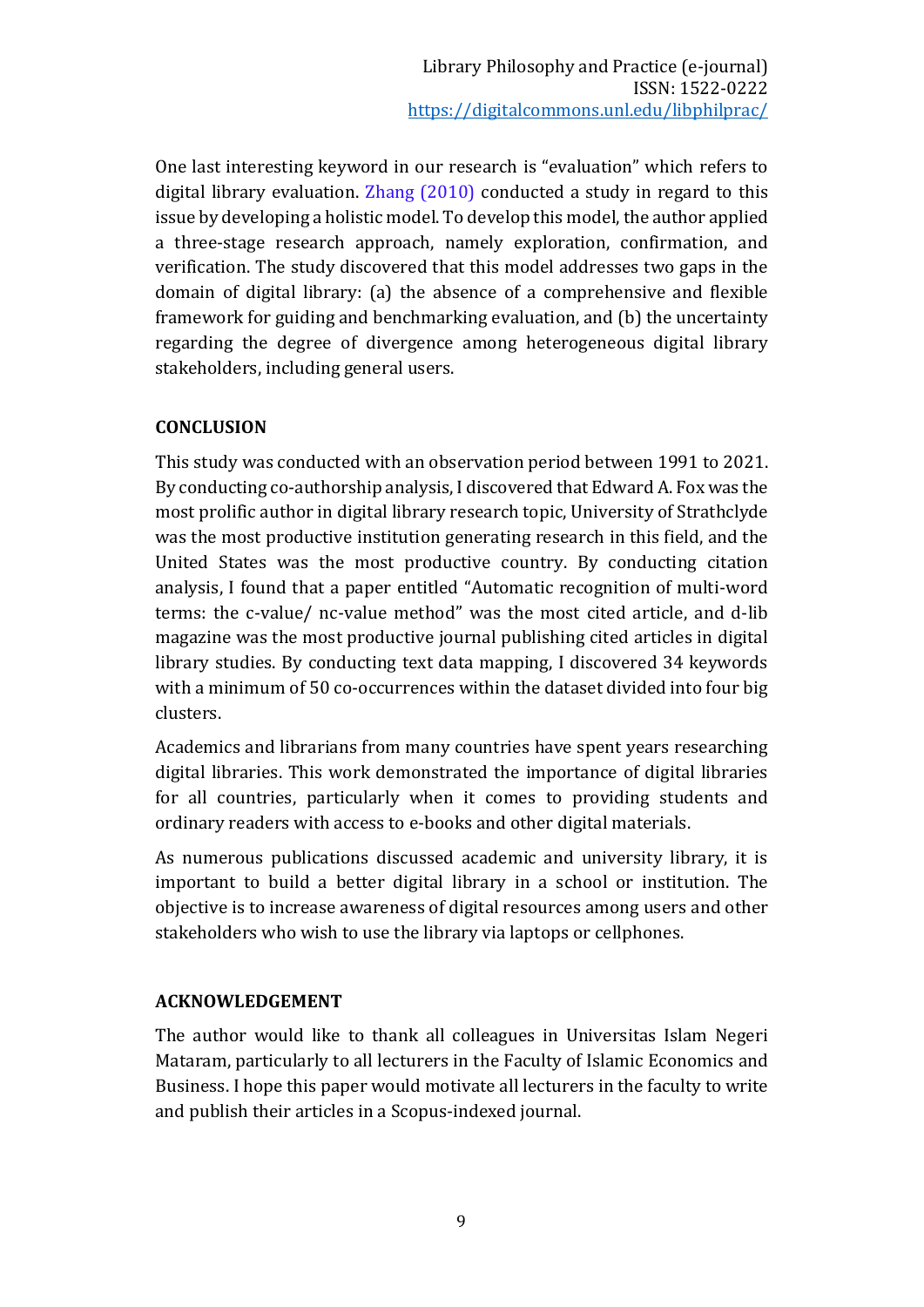#### **REFERENCES**

- Aminy, M. M., Azhar, A., & Ariawan, S. (2021a). Visualizing lecturers' publications submitted to institutional repository during the COVID-19 pandemic: a case of Mataram State Islamic University, Indonesia. *Library Philosophy and Practice*, 0\_1-10.
- Aminy, M. M., Fahdiansyah, R., & Hasanah, S. M. (2021c). Citation analysis of 10-year Islamic economic research papers indexed in dimensions.ai. *Al-Amwal: Jurnal Ekonomi dan Perbankan Syariah*, 13(2), 153-170
- Aminy, M. M., Syapriatama, I., Fahdiansyah, R., Suhirman, G., & Salahuddin, M. (2021b). Mapping the Trend of Islamic Economic Studies Indexed in Sinta Website: A Bibliometric Analysis. *Share: Jurnal Ekonomi dan Keuangan Islam*, *10*(2), 311-328.
- Bjork, S., Offer, A., & Söderberg, G. (2014). Time series citation data: The Nobel Prize in economics. *Scientometrics*, *98*(1), 185–196. <https://doi.org/10.1007/s11192-013-0989-5>
- Chen, C., Dubin, R., & Kim, M. C. (2014). Emerging trends and new developments in regenerative medicine: a scientometric update (2000–2014). *Expert opinion on biological therapy*, *14*(9), 1295-1317. <https://doi.org/10.1517/14712598.2014.920813>
- Gladney, H. E. N. R. Y., Fox, E. A., Ahmed, Z., Ashany, R., Belkin, N. J., & Zemankova, M. (1994, June). Digital library: Gross structure and requirements: Report from a March 1994 workshop. In *Proc. 1st Annual Conf. on the Theory and Practice of Digital Libraries* (pp. 101- 107).
- Handoko, L. H. (2020). Bibliometric analysis and visualization of Islamic economics and finance articles indexed in Scopus by Indonesian authors. *Science Editing*, *7*(2), 169-176.
- Harley, D., Henke, J., Lawrence, S., & Perciali, I. (2007). Use and users of digital resources. *Educause Quarterly*, *30*(4), 12.
- Herzog C., Hook D., dan Konkiel S., 2020. Dimensions: Bringing down barriers between scientometricians and data. *Quantitative Science Studies*. Vol. 1, No.1, 387–395. doi[: https://doi.org/10.1162/qss\\_a\\_00020](https://doi.org/10.1162/qss_a_00020)
- Hota, P. K., Subramanian, B., & Narayanamurthy, G. (2020). Mapping the intellectual structure of social entrepreneurship research: A citation/co-citation analysis. *Journal of Business Ethics*, *166*(1), 89-114.